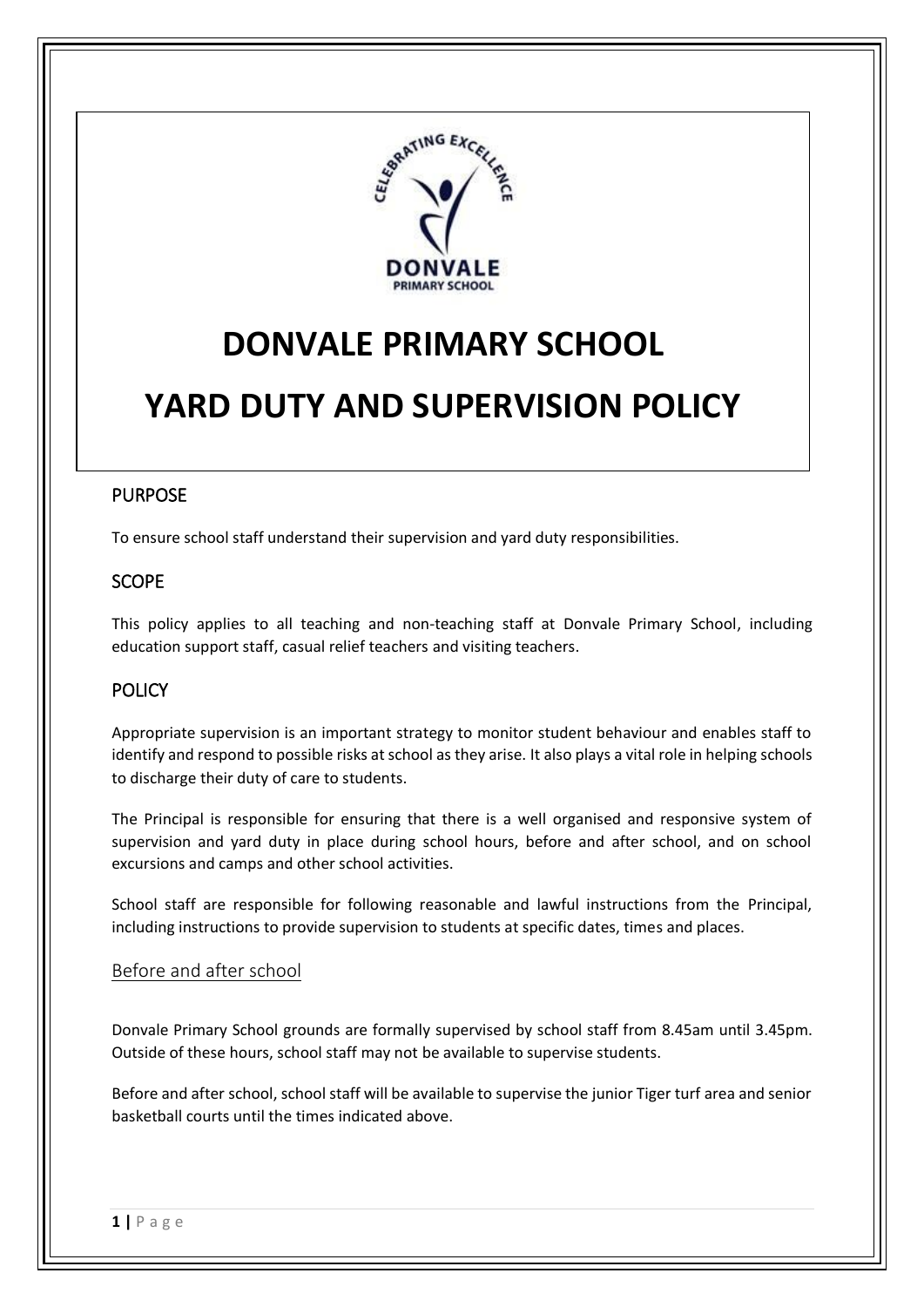Parents and carers should not allow their children to attend Donvale Primary School outside of these hours. Families will be encouraged to contact the General Office on 9842 3372 or refer to [OSHClub](https://www.oshclub.com.au/) for more information about the before and after school care facilities available to our school community.

If a student arrives at school before supervision commences at the beginning of the day, the Principal or nominee staff member will, as soon as practicable, follow up with the parent/carer to:

- advise of the supervision arrangements before school
- request that the parent/carer make alternate arrangements.

If a student is not collected before supervision finishes at the end of the day, the Principal or nominee staff member will consider whether it is appropriate to:

- attempt to contact the parents/carers
- attempt to contact the emergency contacts
- place the student in an out of school hours care program (if needed)
- contact Victoria Police and/or Child Protection to arrange for the supervision, care and protection of the student.

School staff who are rostered on for before or after school supervision must follow the processes outlined above.

### Yard duty

All staff at Donvale Primary School are expected to assist with yard duty supervision and will be included in the weekly roster.

The Assistant Principal is responsible for preparing and communicating the yard duty roster on a regular basis. At Donvale Primary School, school staff will be designated a specific yard duty area to supervise.

The designated yard duty areas for our school are as follows:

| Zone   | Area        |
|--------|-------------|
| Zone 1 | Junior Side |
| Zone 2 | Senior Side |
| Zone 3 | Oval        |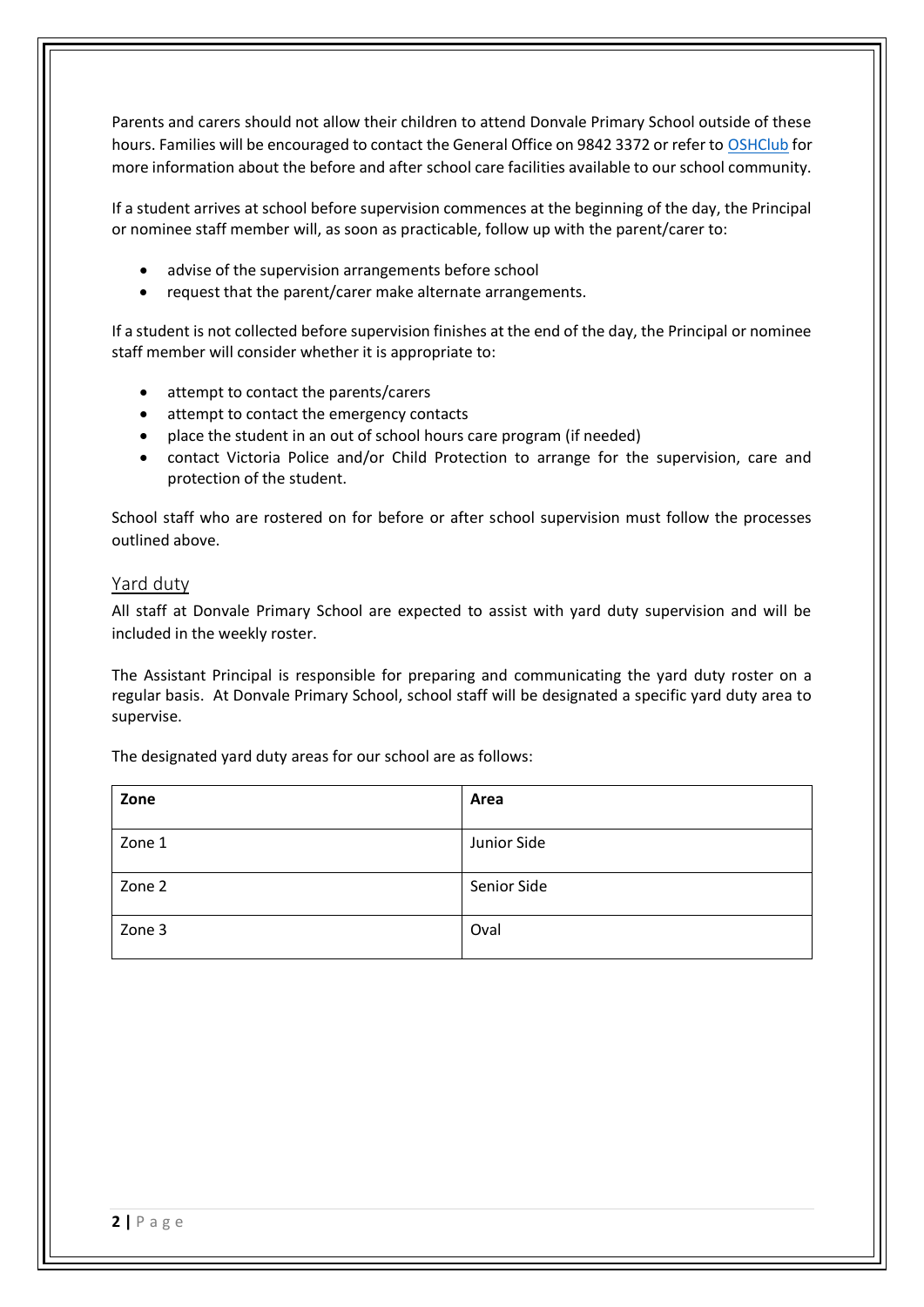

### **Yard duty equipment**

School staff must:

- wear a safety/hi-vis vest whilst on yard duty. Every staff member has a Safety/hi-vis vest allocated to them, and this vest is stored in their classroom.
- carry the yard duty first aid bag at all times during supervision. Every staff member has a yard duty first aid bag assigned to them and these are kept in the teacher's classroom. This first aid bag contains student health and safety information which is updated on a need's basis. All first aid supplies are replenished as required by the school's First Aid Officer.
- carry a mobile phone with them whilst on yard duty, in case of an emergency.

#### **Yard duty responsibilities**

Staff who are rostered for yard duty must remain in the designated area until they are replaced by a relieving staff member.

During yard duty, supervising school staff must:

- methodically move around the designated zone
- be alert and vigilant
- intervene immediately if potentially dangerous or inappropriate behaviour is observed in the yard
- enforce behavioural standards and implement appropriate consequences for breaches of safety rules, in accordance with any relevant disciplinary measures set out in the school's Student Engagement and Wellbeing policy.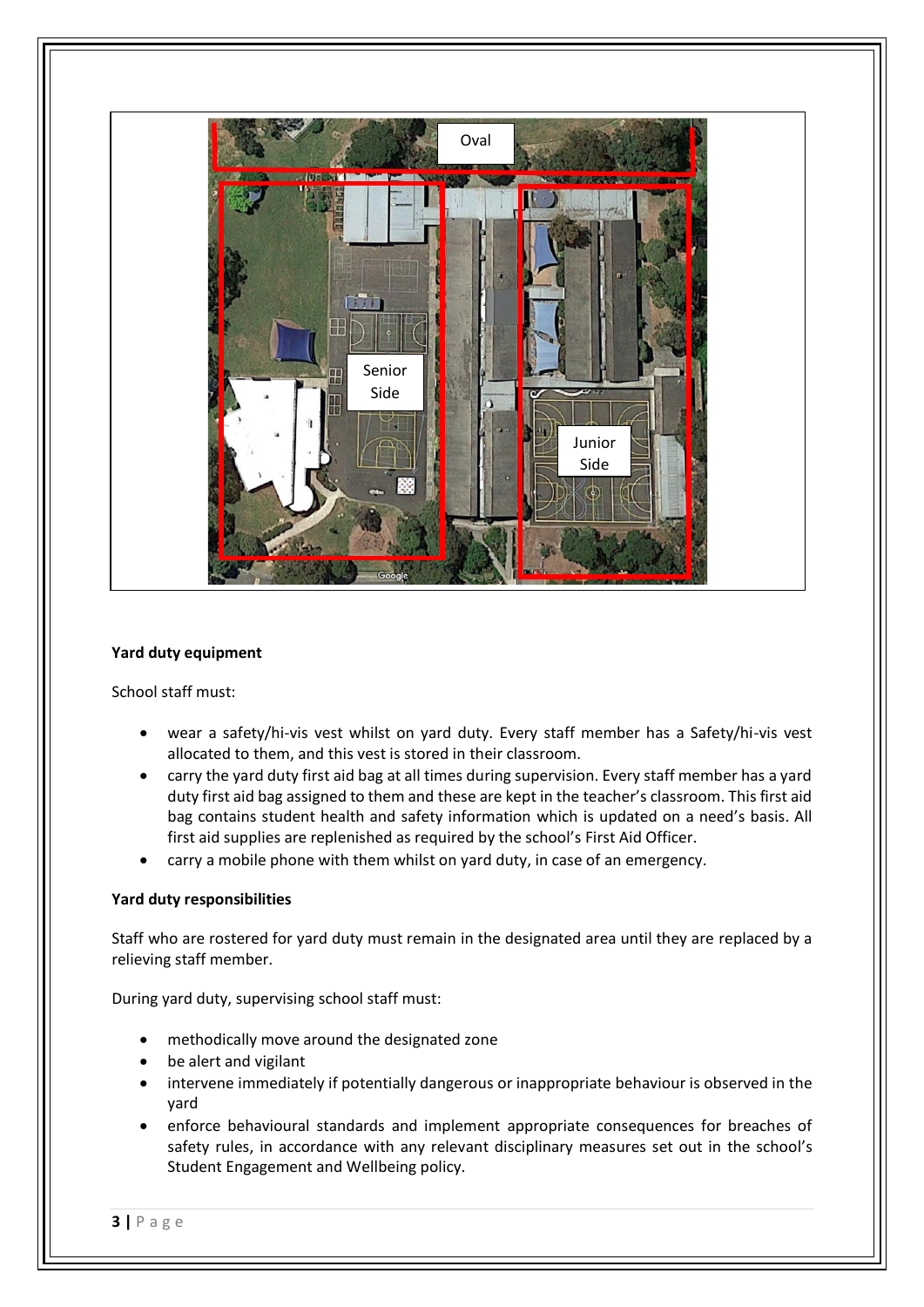- ensure that students who require first aid assistance receive it as soon as practicable
- If being relieved of their yard duty shift by another staff member (for example, where the shift is 'split' into 2 consecutive time periods), the staff member must ensure that a brief but adequate verbal 'handover' is given to the relieving staff member in relation to any issues which may have arisen during the first shift.

If the supervising staff member is unable to conduct yard duty at the designated time, they should **try to** swap their yard duty with another staff member, and/or contact the Assistant Principal with as much notice as possible prior to the relevant yard duty shift to ensure that alternative arrangements are made.

If the supervising staff member needs to leave yard duty during the allocated time, they should contact the Assistant Principal but should not leave the designated area until the relieving staff member has arrived in the designated area.

If the relieving staff member does not arrive for yard duty, the staff member currently on duty should call the Assistant Principal and not leave the designated area until a relieving staff member has arrived.

Students will be encouraged to speak to the supervising yard duty staff member if they require assistance during recess or lunchtime.

## Wet Day Supervision

In the event of inclement weather, the students will stay inside their classrooms and participate in quiet activities. The three teachers timetabled for supervision in the three outside zones on that particular day will now each supervise the students in either the Junior, Middle or Senior buildings. This supervision may also take place on days of extreme heat or wind.

#### Classroom

The classroom teacher is responsible for the supervision of all students in their care during class.

If a teacher needs to leave the classroom unattended at any time during a lesson, they should first contact their adjoining classroom's teacher for assistance. If the adjoining classroom teacher is unavailable to assist, the teacher should wait until a replacement staff member has arrived at the classroom before leaving.

#### School activities, camps and excursions

The Principal and Leadership Team are responsible for ensuring that students are appropriately supervised during all school activities, camps and excursions, including when external providers are engaged to conduct part or all of the activity. Appropriate supervision will be planned for school activities, camps and excursions on an individual basis, depending on the activities to be undertaken and the level of potential risk involved.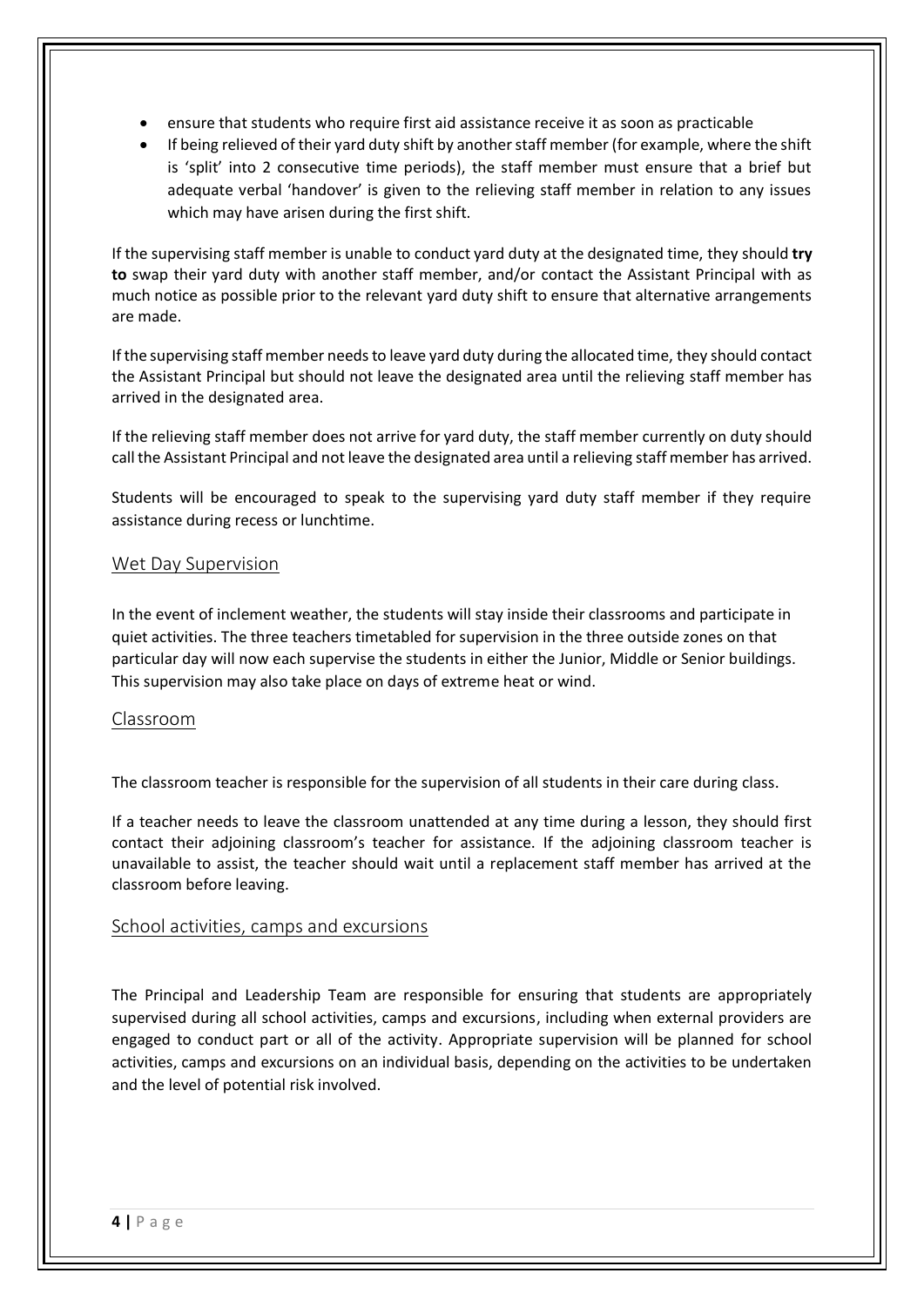## Digital devices and virtual classroom

Donvale Primary School follows the Department's [Cybersafety and Responsible Use of Technologies](https://www2.education.vic.gov.au/pal/cybersafety/policy)  [Policy](https://www2.education.vic.gov.au/pal/cybersafety/policy) with respect to supervision of students using digital devices.

Donvale Primary School will also ensure appropriate supervision of students participating in remote and flexible learning environments while on school site. In these cases, students will be supervised in a classroom by staff who are rostered on for the day.

While parents are responsible for the appropriate supervision of students accessing virtual classrooms from home:

- student attendance will be monitored daily
- any wellbeing or safety concerns for the student will be managed in accordance with our usual processes – refer to our Student Wellbeing and Engagement Policy and our Child Safety Responding and Reporting Policy and Procedures for further information.
- students must adhere to the guidelines in the school's Digital Learning Policy whilst online. This includes having videos on at all times during meetings.

## Students requiring additional supervision support

Sometimes students will require additional supervision, such as students with disability or other additional needs. In these cases, the Principal or delegate will ensure arrangements are made to roster additional staff as required. This may include on yard duty, in the classroom or during school activities.

#### Supervision of student in emergency operating environments

In emergency circumstances our school will follow our Emergency Management Plan, including with respect to supervision.

In the event of any mandatory period of remote or flexible learning our School will follow the operations guidance issued by the Department.

## **COMMUNICATION**

This policy will be communicated to our school community in the following ways

- Included in staff induction processes
- Discussed at staff briefings or meetings, as required
- Link included in our staff handbook and available in our CRT handbook
- Included as a reference in our school newsletter each term

Information for parents and students on supervision before and after school is available on our school website and parent reminders are sent at the beginning of each term in our school newsletter.